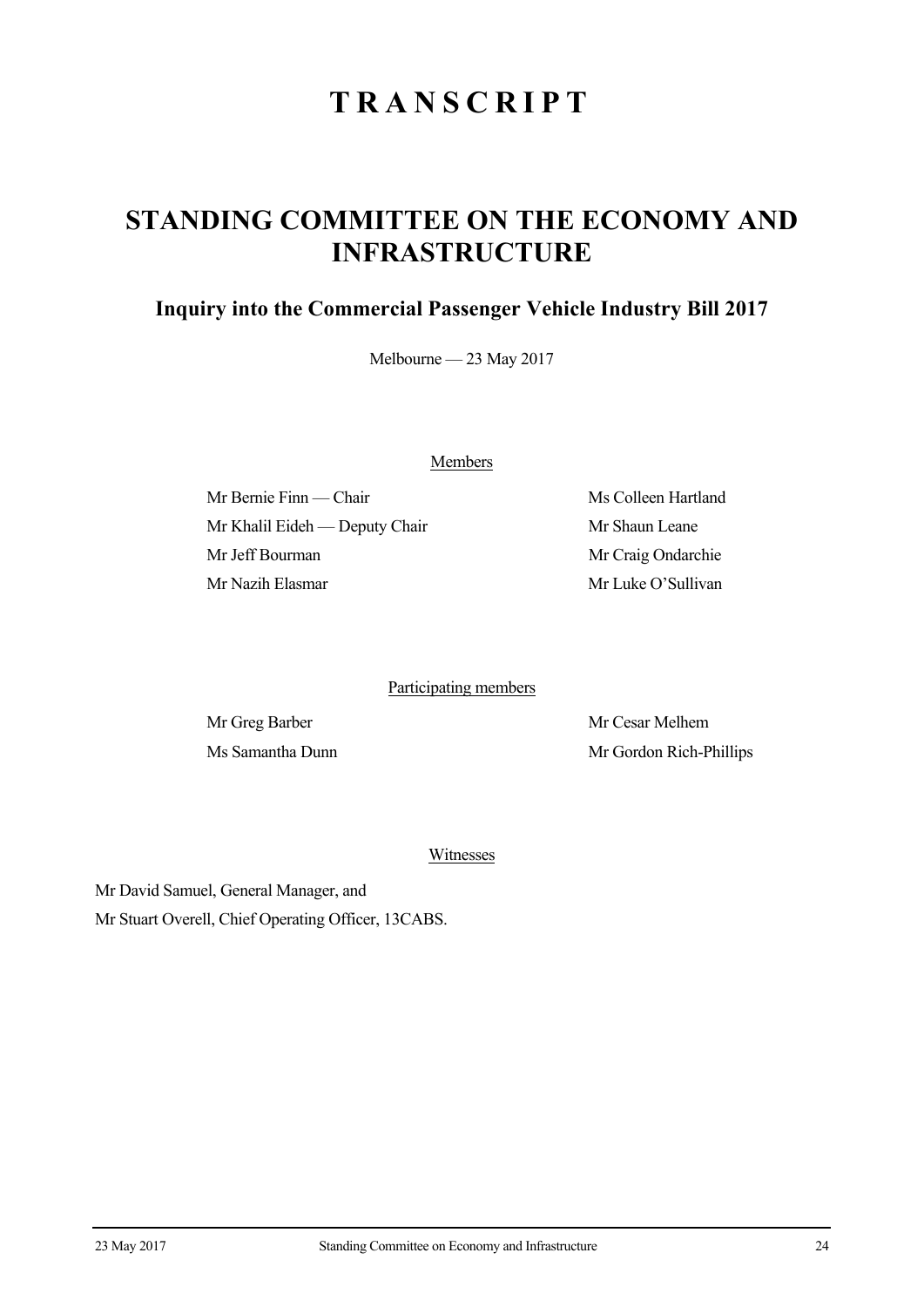**The CHAIR** — Gentlemen, thank you very much for attending today, and we welcome you to the public hearing of the economy and infrastructure committee. All evidence taken at this hearing is protected by parliamentary privilege. Therefore you are protected against any action for what you say here today, but if you go outside and repeat the same things, those comments may not be protected by this privilege.

If I can ask you to begin by just giving a 5 to 10-minute version of your view of this legislation, and then we will open to questions. Can I also ask you to give your name and position for the benefit of the record.

**Mr SAMUEL** — I will start. David Samuel, general manager, Melbourne, 13CABS.

**Mr OVERELL** — Stuart Overell, chief operating officer, 13CABS.

**Mr SAMUEL** — I might just introduce what we do to start with and give you some background on that. I will keep it fairly brief and let you guys ask the questions. I have done these a few times now, and I do not think generally the views change that much from one to another, but I am happy to take any questions you guys might have.

13CABS operates now in New South Wales, Victoria and Adelaide. We have about 15 000 active taxidrivers at the moment within our fleet driving with us. We consider them to be 15 000 small businesses. We have about 2200 operators. They are most certainly small businesses operating in our fleet. We take great pride in the service we deliver. We were the first in Victoria to launch an iPhone app through which you could book a taxi, a commercial passenger vehicle, long before Uber or others arrived into the market. That is something we are very proud of, and we continue to develop that technology and invest in it, but we also invest in our people, both those that work with us in our call centres and places like that and right through to our taxidrivers and taxi operators, to try and help them navigate something that has become an extremely difficult operating environment for them.

We have already heard from the very articulate Rod Barton talking about the pressures that individuals feel in this industry now, and I think that flows not just in the hire car industry but also into the taxi industry. There is no doubt that people feel a great deal of uncertainty. They feel very unsure about where their future is, and we are of the view that that needs to be resolved ASAP. Enough talking; it is time for Parliament to do its job and resolve this matter. It has been going on for too long.

Anything we say here today must be understood to be premised on the notion that there are people that have contributed a great deal to this industry over many years, over the 150 or so years that we have been here. They have invested in this industry, and it is not acceptable to us that they are not properly accounted for as a part of this transition. While we might support the general direction of this bill, we would ask the Parliament for real consideration of taking care of these people. They have done nothing wrong. They have broken no laws. A company has come along that wants to wilfully break the law, and these people are victims of that behaviour. I do not think it is a good precedent to set — that a company is allowed to come along and behave like that and see other people, who have not broken the law, cast aside as a result.

I am not going to give you figures. I am not going to tell you how much you should compensate. There are licence-holders here that will do that for you. But we will be very firm in the view that they must be accounted for in this process. I think Linda, who is in the audience today, has made very good points that people are willing to transition and accept the future, but they are demanding that they be treated fairly as a part of that process. We would encourage you to consider that very carefully in your deliberations around this matter. Stuart, I do not know if there is anything you want to add.

**Mr OVERELL** — No, I have got nothing to add. Thank you, David.

**Mr SAMUEL** — Happy to open it up and take any questions.

**The CHAIR** — Gentlemen, thank you for that. 13CABS is a significant employer and a big player in the taxi industry. What will happen to your company if this bill goes through as it is?

**Mr SAMUEL** — We are not scared of the future. We are ready to embrace it. All we have asked for is, when we compete with people in this market, that we do so on equal terms when we enter the playing field. I think the term 'level playing field' is thrown around quite liberally. We do not want to be level with these people and a company like Uber. We want to provide the service we have been providing for 150 years, which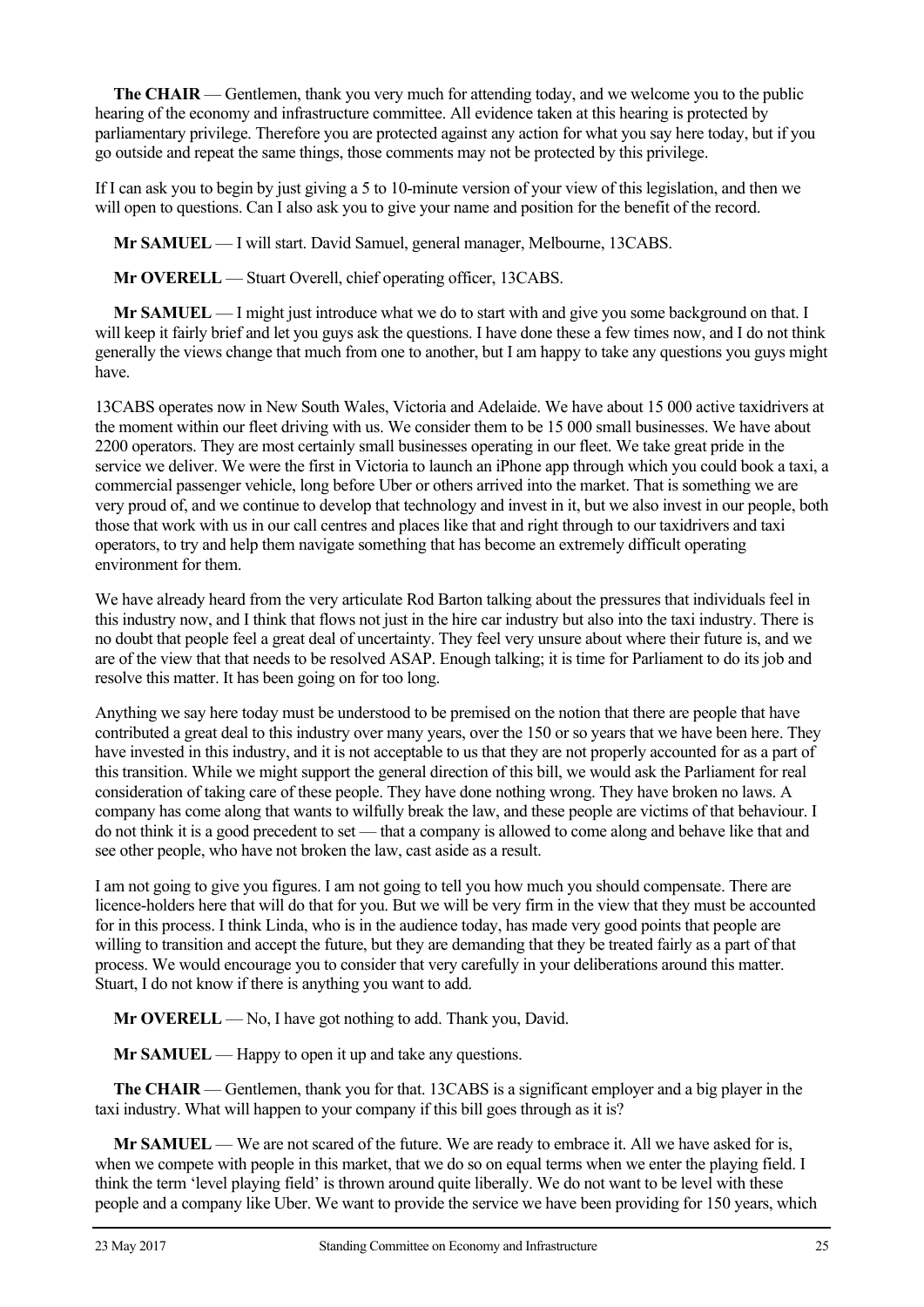we think is far superior to what they do. But when we enter that field to compete, we must all do so on level terms. You cannot have one football team with 22 players and one with 11, one paying to enter the ground and the other not. It is not acceptable.

We do not want to be level with these people. We have drivers who are properly trained. We have cars that are properly insured. We put our livery and our brand on that car, and we do that with pride. We do not want to hide behind anonymity of a car with nothing written on it and driven by some bloke who bought it in 1983 and then pretends that is all good because the consumer wants it. We want to continue to deliver a universally accessible service. We do not want to just pick and choose who we provide that service to. We will look after our disability community. If you can only pay cash, you can use our service. You do not need to have a smart phone if you do not want one. There is still a large proportion of people who do not, or do not have credit cards and do not have access to that type of service. So when we talk about a level playing field, we are talking about the way in which you enter the market, not how we want to run our business. We are not going to sink down to that level, provide a substandard service to 10 per cent to the population and then claim to be some sort of unique service that no-one has ever thought of before.

**The CHAIR** — What impact have you seen on drivers and operators from the prospect of this bill being passed?

**Mr SAMUEL** — I do not think much has changed in four years, to be quite frank. This bill is just the next iteration in a lot of deliberation around this issue. The effect that it is having on the people that I see and I deal with on daily basis — being taxidrivers or taxi operators and licence-holders to some extent — is tremendous uncertainty. And in business that makes life very difficult.

What we have here is a framework that in its current form, I think, can deliver the right outcomes if some of those earlier issues that I addressed are dealt with. The most important thing is to alleviate that uncertainty and concern in those people's minds so they can make decisions about their future. I think we take for granted how lucky we are to wake up in the morning and know we have a job to go to, we know we will be able to pay our mortgage, we know we will be able to do those things. A lot of those people are not in that situation at the moment. I am talking about our drivers and I am talking about our operators, not just licence-holders. They want to know what they are going to do next week, and the Parliament needs to assist them in that space by bringing this to resolution.

**Mr LEANE** — I just want to pick up on something in your response to the Chair that there has been uncertainties for the last four years. Four years ago what would you say triggered that?

**Mr SAMUEL** — There is no doubt that Allan Fels's somewhat biased and slanted inquiry began this shift. I think the previous government started the ball rolling there, particularly for licence-holders. I do not think after that, after those recommendations were accepted, there was any real tangible way back from that. I think it began a chain of events that have since unfolded that did that. We then moved into the arrival of Uber and companies like that wanting to enter the market and so forth. That had a further effect and created greater uncertainty.

Regulators, it became apparent fairly quickly, were unable to deal with them, or unwilling to deal with them. After some comments I heard in Hobart a week or so ago I think it may not be too great a stretch to say they were unwilling to deal with them. Having said that, it is what it is. They came along, they did that. What has happened has happened. The Parliament needs to respond to that, and I think the government by tabling this legislation is at least making a determined attempt to do so.

**Mr LEANE** — So picking up on and noting some frustration in your submission, there has not been a level playing field.

### **Mr SAMUEL** — No.

**Mr LEANE** — And I appreciate that you want to do better than your future potential competitors, and your current competitors are not following any sort of level playing field. I do not know if there is a comment or you want to respond to it — I think you probably want to respond to it — but there are five different political parties sitting in front of you that are all from the upper house. That is probably where the end point of the current bill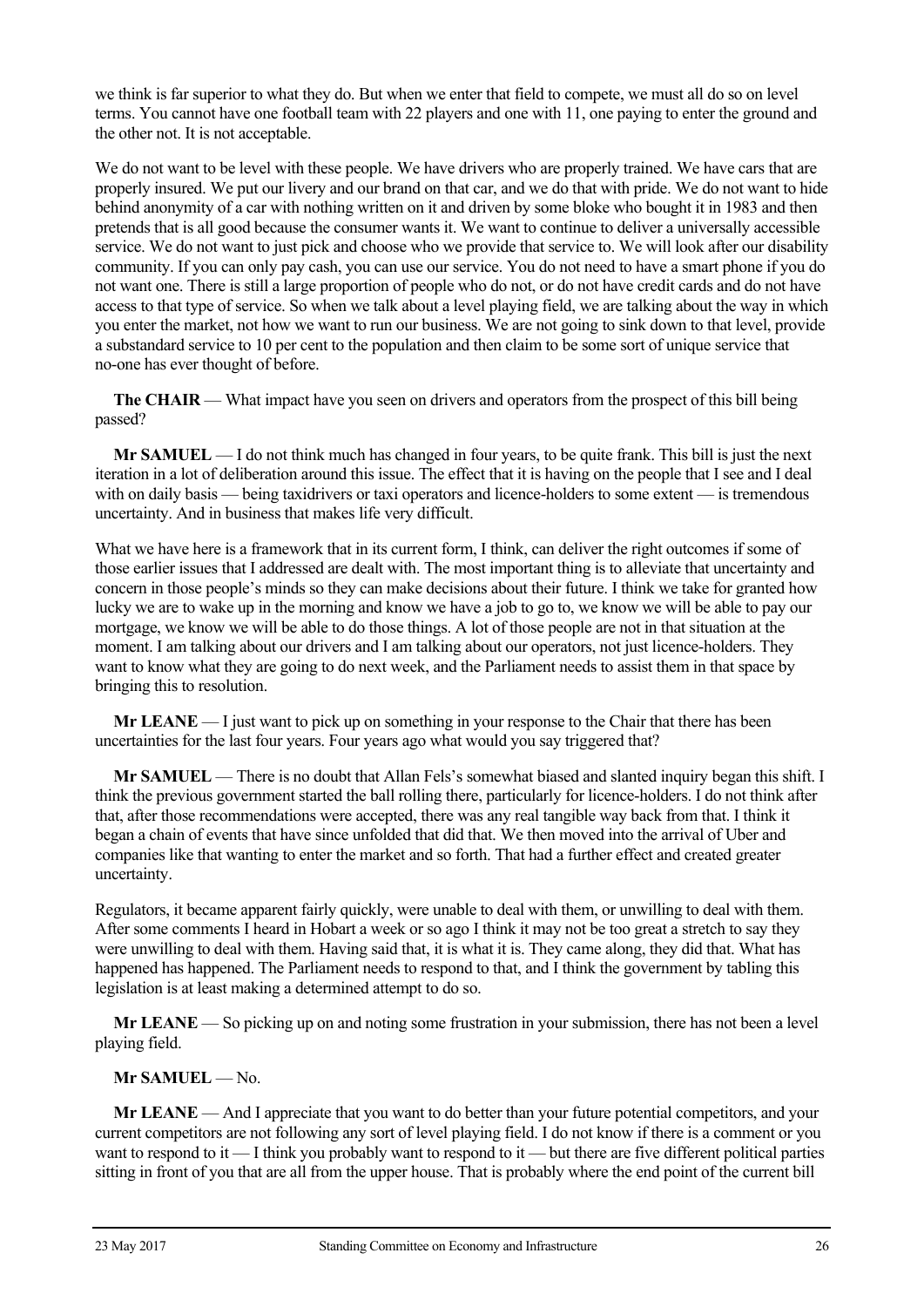is going to be. So in your submission you are basically saying to us, 'Get on with it', and whatever flushes out from these parties as a result, that is what you would like to see happen sooner rather than later?

**Mr SAMUEL** — Yes, get on with it is the key message. Having said that, there are obviously parameters about what we would think was a good outcome and a bad outcome, but generally speaking, as I said, I think notionally I would like to see the people — a large number of them are in the audience today — looked after. But I would like our company to have the ability to continue to grow and invest in the industry and our future. At the moment it is very hard for us to grow and invest, but we want to grow and invest. We are not going anywhere, we are not a fad. We have been here for 150 years. We are not trying to [inaudible] and run off into the sunset. We are here for the long run, but we want the opportunity to compete on level terms, if we are able to do that. When we invest, we do so with the knowledge that it will return dividends. Not that every time we invest money — only 50 per cent is effective because the other side is doing whatever they want. So the message is, Shaun, yes, get on with it and get it done. Put political differences aside, come together and move this forward. Look after these people, and let our company continue to grow and invest.

**Mr O'SULLIVAN** — Just in terms of the uncertainty that we have already touched on, and correct me if I am wrong, but are you sort of indicating that in terms of that level playing field — do you believe that this legislation actually creates that from a rideshare perspective in comparison to taxis?

**Mr SAMUEL** — I think, Mr O'Sullivan, that there is no perfect answer to that question as it stands. All I know is I am yet to see a jurisdiction that even got close to right on this. There are half-baked ideas, short-term political solutions to give people false hope and then probably sell them out down the track, to put it quite bluntly. That is my view, and I think it has happened in Australian jurisdictions to date.

When I look at this legislation what I see most importantly is an enforcement and sanction regime which will have an impact in that space. If you want to operate illegally and you want drivers to drive for you in that illegal context, you are going to find yourself in a lot of trouble. I think this legislation contains the best possibility I have seen yet. I am not saying it is going to be a perfect world and it will work perfectly, but all I can look at is what is written down on that bit of paper, what is currently occurring and whether or not this is a good attempt to fix that. I believe it is a genuine one, and I think it is the best I have seen to date from any jurisdiction, and there are many dealing with this complex issue.

How certain companies want to behave should this legislation pass is yet to be seen, but all I can do is look at what is written on paper and say I think this goes further in creating the level playing field than any other thing I have seen to date.

**Mr O'SULLIVAN** — If there was an opportunity to make some changes, what do you think are the sort of changes that could come through that would give you more certainty and provide a better outcome?

**Mr SAMUEL** — I do not think there is a lot at the higher technical level, and the structure is quite good. There is obviously controversy around the levy and those issues. I think that the levy is a way to pay for the necessary compensation for these people. I understand that. I do not think anyone likes the levy, but if you ask me whether I would prefer that or see these people not paid out, I will take the levy.

In terms of the duration of the levy, I would like to see that sunset, to put it quite bluntly. I do not think it needs to go on indefinitely. I think it is somewhat cynical to continue it over a longer period of time, but I do appreciate the government's need to change it in that space. But, as I say, I am not going to argue over the broad structure because I can sit here all day and pick out little bits and pieces. It is a relatively simple piece of legislation as it currently stands, and I think it sets up the structure to ensure — obviously the government wants to secure its funding to pay people — but it also sets up a sanction regime which I think is the most effective I have seen.

**Mr O'SULLIVAN** — Just touching on the levy that you just referred to. From a company such as yours obviously a fairly large player in the industry — how do you see the compliance regime working through in terms of the cost of administering that levy, and how is that going to work within your organisation?

**Mr SAMUEL** — Look, as I said, I do not think anyone and I am sure the government does not want to introduce a levy because it is going to give you guys the opportunity to have a genuine crack back at that issue. In terms of our company, we understand that the benefit of that administrative cost is people being looked after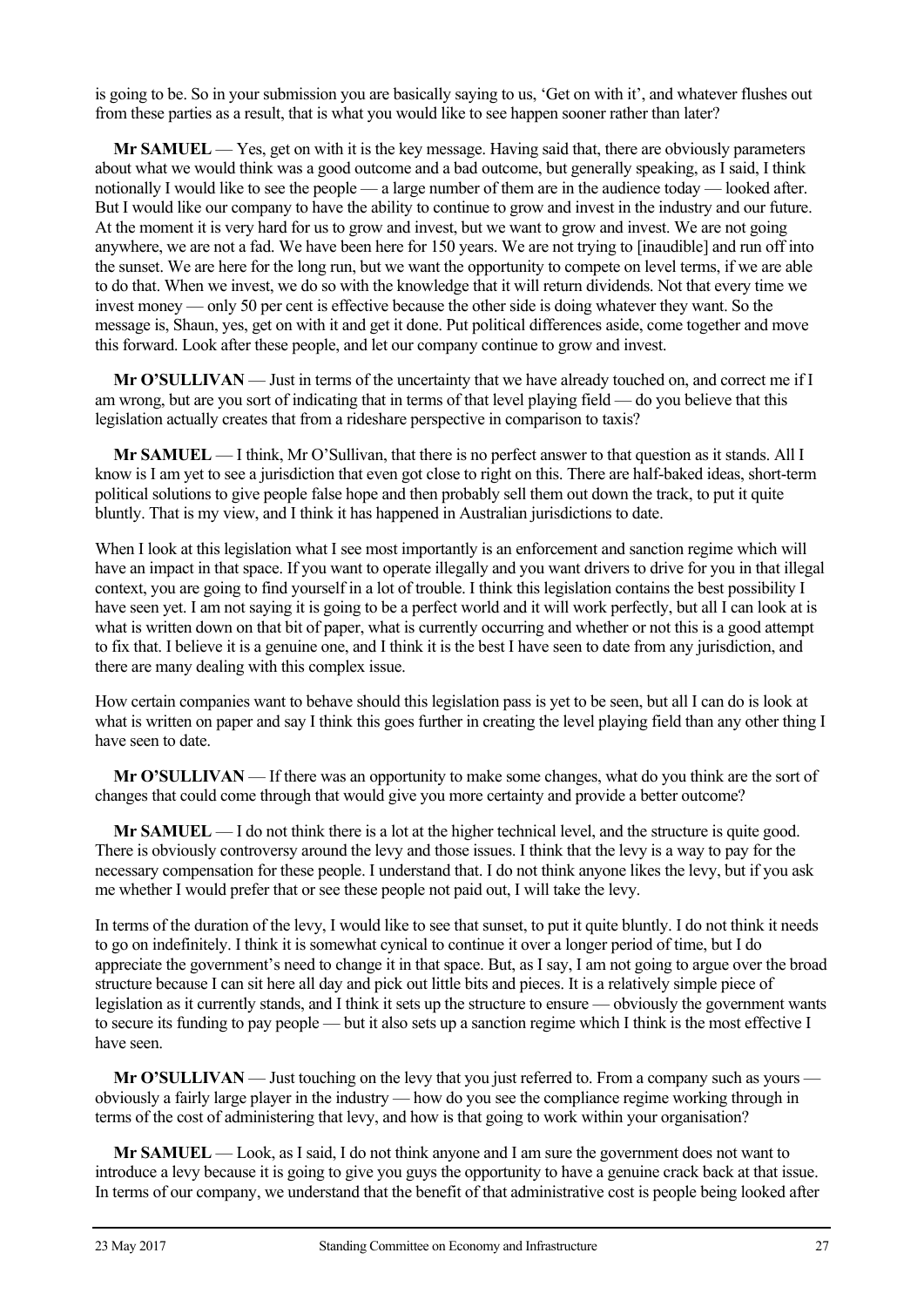in the longer term, so we are willing to cop it initially to do that. It is hard to really get an understanding of the administrative costs until it is flowing into you doing it. I think the important distinction here, which has not been made in other jurisdictions, is as a company we are only being required to be accountable for the bookings we take, which is relatively simple for us. We know, and we can see that through the data we receive. It is relatively simple.

Rank and hail is another thing altogether. If we were required to do it like that, like I think they are in other states, it would be tremendously difficult and expensive to do it. But we are more comfortable in Australia where, if we get a booking, we are responsible for paying \$2 for that booking because it is easy enough for us to track. We already supply vast amounts of data to government. At least in this case we know why we are doing it. Most of the other data we supply — we are still not entirely sure why we actually supply it to them — it just costs money, and they do not seem to use it for much. But in terms of this, we know what the outcome is. Is it possible to do it? Yes, probably.

**Mr O'SULLIVAN** — In terms of those fees or the levy: we heard this morning from the secretary of the department that it is not necessarily going to be the case that that will be passed on, and it might be able to be absorbed as a result of not having the licence fees paid up-front. Does that reconcile with what you are seeing in your business?

**Mr SAMUEL** — Look, it is hard to say at this point. Certainly initially I think it is probably a bit of a stretch to suggest it will not be passed on. It will take time for businesses to adjust to a new pricing regime. Until the fares are deregulated it is not possible to pass it on because the fares are regulated — we do not set them. So before we could actually pass that on or not pass it on, fare setting would have to be put in our hands to do that. So at this point in time it is a very hypothetical question. I cannot see initially, though, how we would not be passing it on, and I think every provider probably would have to. Two dollars every trip is a big hit.

**Mr O'SULLIVAN** — Will you pass on the administration costs on top of the \$2?

**Mr SAMUEL** — We have not made those decisions yet. We will wait and see what the Parliament does with this — what the decision is, how much the charge is — and see what the cost is to us. We would make that decision then. I think I am right in saying that, Stuart.

**Mr OVERELL** — The key is: if it is all round a levy on a booking that we take and provide, that is straightforward for us. If it comes down to rank and hail and trying to work out what is what there, that is where it becomes a real burden for our business. We will not know who took the booking, and it would be double-dipping because there could have been another provider taking the booking. It becomes a nightmare for us, and then we would have to re-evaluate how we are going to operate in that space.

**Mr O'SULLIVAN** — It sounds rather confusing. Does the legislation give you any comfort in terms of how you are going to deal with those issues?

**Mr SAMUEL** — It does because it says we do not have to do rank and hail. It says we can but it does not say we have to, so it gives it comfort in that space, yes.

**Mr BOURMAN** — You said you operate in New South Wales, South Australia and Victoria. New South Wales is a little bit further along the track, as I understand it — maybe not necessarily the right track. Have you learned any lessons from that experience that is worth sharing with other people about how to get this through as a change?

**Mr SAMUEL** — Shrinking your market while another market grows is not a good outcome. That is what I have learned.

**Mr BOURMAN** — That is what I expected, yes.

**Mr SAMUEL** — I think, Jeff, we should point out that when I say we operate in those states, we also operate right across Victoria. We have bureau partners now in Sale, Morwell, Warrnambool, Ballarat — right across Victoria. We provide services for them. We understand the impact it is having in country Victoria as well. It is a profound impact for them, and we understand their concerns.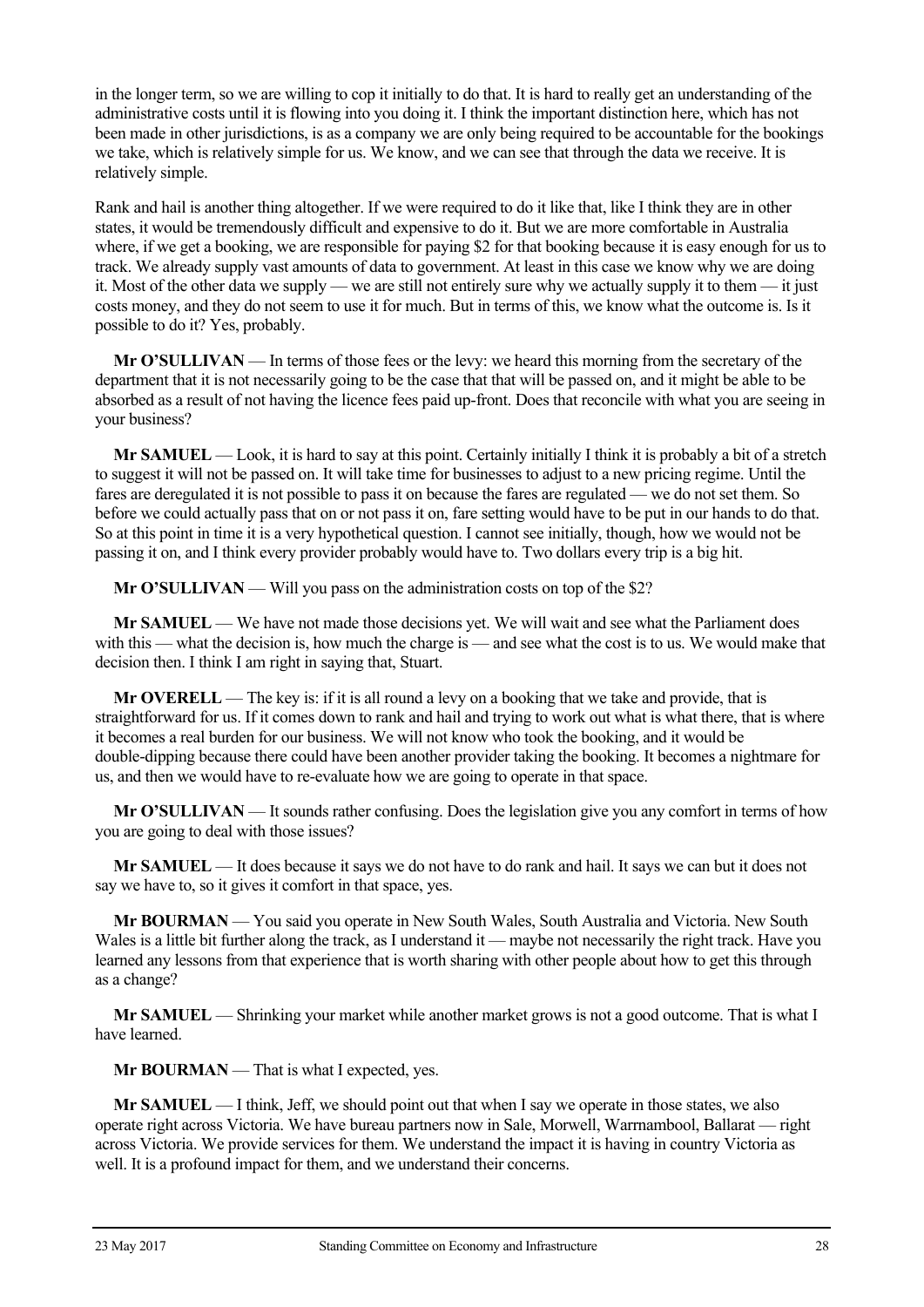In terms of other jurisdictions, in Sydney I think, we have seen a number of taxis in the last 12 months actually restricted by 452 licences while our competitor grows. They pay \$45 a year or something ridiculous to enter the market and we are still paying, you know, above \$15 000 to do it. And the premise of that is that, 'Oh, we'll protect rank and hail for you as a regulator'. Well, I have not seen many regulators able to do that in the last four years. If they had we probably would not be sitting here today.

**Ms DUNN** — Thank you for your presentation today. I was just interested in a few questions, particularly around rank and hail. I am just wondering: firstly, in terms of the data on how many trips you provide a year, what does that look like for 13CABS?

**Mr SAMUEL** — In terms of rank and hail or in terms — —

**Ms DUNN** — Overall — everything, booked and rank and hail.

**Mr OVERELL** — Between 15 and 20 million.

**Ms DUNN** — And in terms of your business, what would you say is your percentage of the market?

**Mr SAMUEL** — In Melbourne as a booking service?

**Ms DUNN** — Yes.

**Mr SAMUEL** — Probably around 55 per cent of the market.

**Mr OVERELL** — That is in the taxi space.

**Mr SAMUEL** — That is in the taxi space, yes.

**Ms DUNN** — So booked taxis is 55 per cent. I am just trying to get my head around, I guess, the extent and the size of the industry in relation to trips, because of course of the calculations of the levy that apply to how many trips per annum, so that is kind of where I was headed with that. In terms of what 13CABS do, I guess the balance must be rank and hail.

**Mr SAMUEL** — Yes, roughly. It is hard to gauge, Samantha, because it does shift a lot from day to day. But if you break it down as a 60-40 split I think it is a fairly round figure.

**Ms DUNN** — It is close to the money.

**Mr SAMUEL** — Yes.

**Ms DUNN** — You also made a comment that the bill allows there to be options in relation to rank and hail. It is not necessarily something you would need to participate in. Have you made any decisions yet, should this bill pass and those provisions apply, that you will actually go to a booking service and not participate in rank and hail?

**Mr SAMUEL** — We have not made those decisions. Obviously our core business is around bookings. Yes, our brand is on the car and we take responsibility for the trip if it is rank and hail — we are happy to do that but fundamentally our strength and our work is around bookings.

**Mr OVERELL** — The goal of our business is to remain in the taxi industry, not enter across into hire cars. If this legislation goes through, we can successfully grow our business in the taxi space and not have to resort to looking at alternatives.

**Mr MELHEM** — Do you hold any licences in your own name — not personally but the company — or are you just a call centre?

**Mr OVERELL** — The company does have licences, yes.

**Mr MELHEM** — You do? How many?

**Mr OVERELL** — We have 34 licences.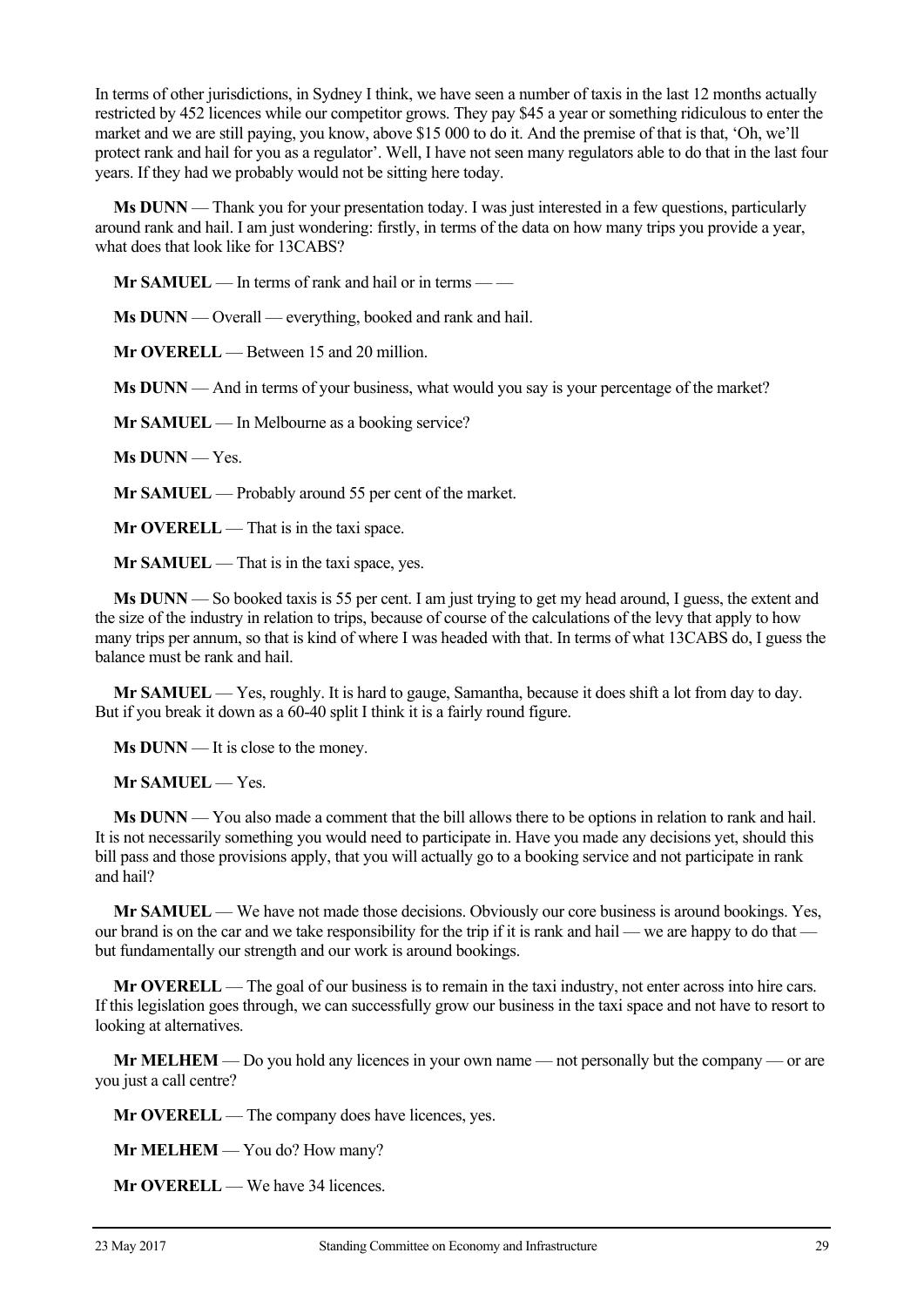**Mr MELHEM** — What is your view on the actual level of compensation, apart from that you would like more? You have got 34 individual licences?

**Mr SAMUEL** — Yes. Most of our licences are wheelchair-accessible taxis, which we have built up over the years to service that community. In terms of compensation, ideally, as David mentioned, we would like to see everyone looked after because they have done nothing wrong. The industry has changed. There are competitors coming from overseas who play by a different rulebook. They should not be the ones that pay for that change in direction.

**Mr MELHEM** — You mentioned something about the New South Wales model. My understanding is that I think \$20 000 compensation was paid but they have retained certain rights — for example, hail and ranks and so forth. You mentioned something about some fault with that system versus the Victorian proposition to basically offer a higher level of compensation. We will come back to whether it is the right compensation or not; put that aside for a sec. What do you see as the difference between the two models, because you did actually say there was some potential problem?

**Mr SAMUEL** — I do not think it is a potential problem; I think it is a real problem, Mr Melhem. I do not think there is any debate about that. The \$20 000 compensation was different to the compensation model here. It was basically saying, 'We recognise that Uber has come along and hurt your market a bit, so we are going to give you some cash to account for that'. There was no seizing of the licence, as is proposed in Victoria. The licence remains in place in New South Wales. They are not taking that away; that is the difference. That was all premised on the notion that you create a price difference because taxis get more work — particularly in Sydney because rank and hail is even higher than here — by protecting that rank and hail market. It ignores the fact that smartphone apps have blurred that line tremendously. It is very hard to protect that rank and hail market because effectively I can almost instantaneously hail a cab or a car through a smartphone app. So the promise to protect that market is, I think, somewhat — I would not say dishonest but overly ambitious. I do not think they can do it, and I do not think they are doing it. I think we see in Sydney that it is not occurring.

They also said at the same time that they promised to freeze the release of taxi licences. All that has meant is when new people come into the commercial passenger vehicle industry in New South Wales, they pick up an Uber and they do that. We cannot grow our fleet; we cannot get bigger. Although demand for our service increases we cannot supply it because cannot increase our fleet. So someone else is, and they do not have the same start-up costs as us.

**Mr MELHEM** — The Victorian government could have taken the soft option, the relatively less damaging option, and adopted the New South Wales model by basically saying, 'Look, you can still carry on or you can sell your licence et cetera, and we will pay you less'. They could have done that and taken the soft option.

**Mr SAMUEL** — Yes, they could have. I think it would have been a softer option. I think it would have been disingenuous, and I do not think it would have been an honest way to deal with licence-holders because I still think those people in New South Wales will confront a situation in five years where they cannot move that asset. And the government just paid them \$20 000, so they are going to say, 'We've done it'. That is my personal view anyway.

### **Mr MELHEM** — I appreciate that.

**Ms DUNN** — I am just wondering if you have any views in relation to services for people with a disability in terms of any impacts this might have in the future and making sure that that group of passengers actually still has access to services.

**Mr SAMUEL** — I think until government comes to the conclusion and realisation that there is a market failure in this space and actually addresses the issue at its core — that is, that it is very hard to make money providing this service in a commercial sense without proper subsidy — this issue will never be resolved. I think we do a fantastic job. Our drivers, more importantly, do a fantastic job. We have got a large proportion of the wheelchair fleet in our fleet. We are very proud of the job they do, and on the whole they do it very well.

Now you are going to get stories when things go wrong, and naturally that is going to make the front page of the *Herald Sun* because that is the way the world works, but overall at the moment they do a tremendous job in very difficult situations. There is government money being poured into this space, no doubt. You have got your